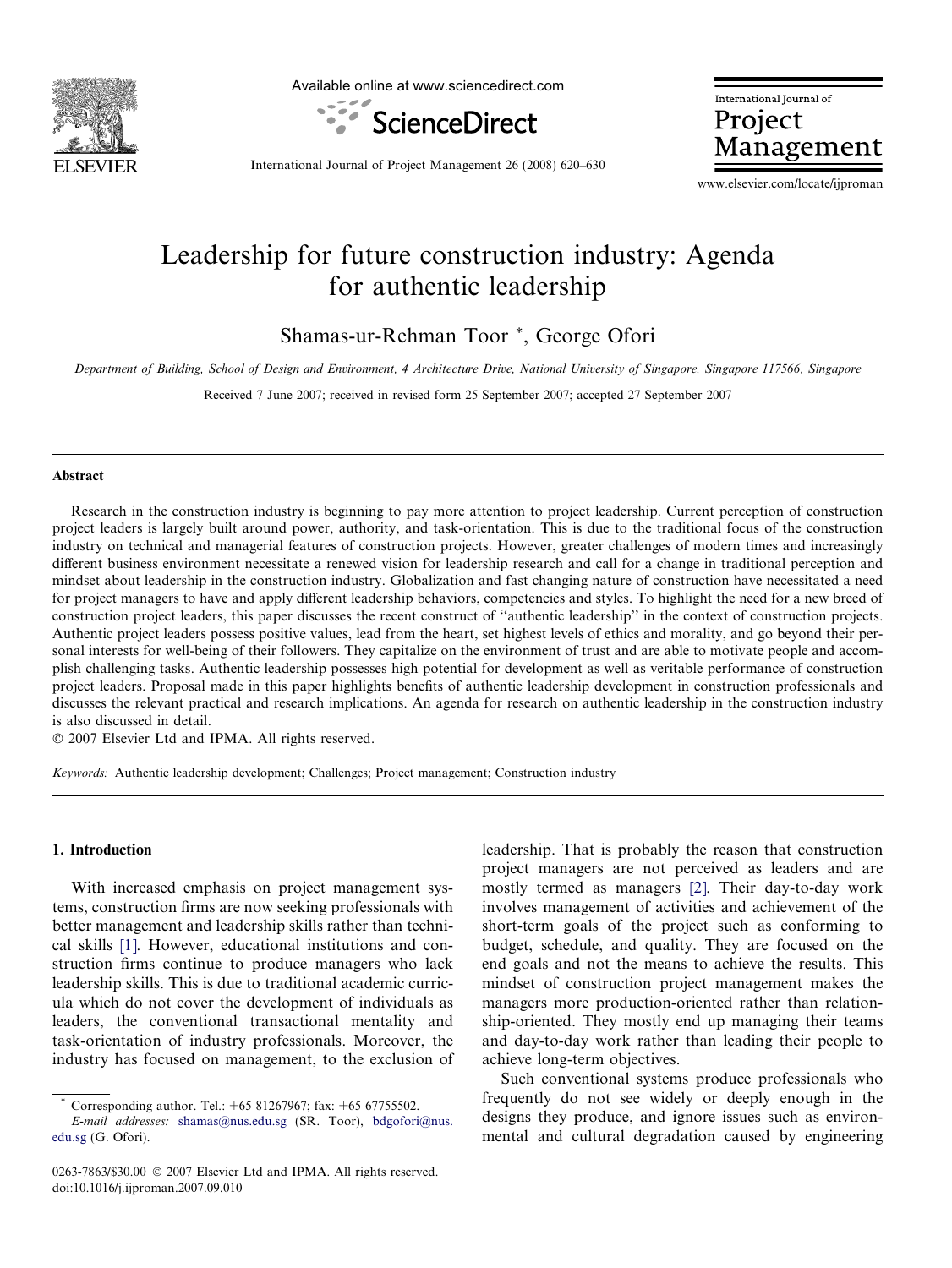project managers in the construction industry. The construction industry is in a new period of a challenging socio-economic, cultural, political, and business environment. Many recent corporate scandals, instances of management malfeasance [\[5\]](#page-9-0) in the business world have also left unfavorable impressions about leaders, leadership, and leadership authenticity. This situation urgently calls for fresh perspective of implicit leadership drives, suitable leadership behaviors for construction projects, practical and authentic performance standards, effective leadership interventions that can help to accelerate leadership development, influence of leadership on project outcomes, influence of leadership on followers and organizational outcomes in the long-term. Moreover, there is a need to promote a positive culture in the construction industry and to develop leaders who possess positive values and practice high levels of moral and ethical standards. These leaders should be capable of changing the conventional paradigm of management in the industry and set exemplary standards for others to follow. To achieve this goal, the authors argue that the construction industry needs to concentrate on developing a new breed of future project leaders through authentic leadership development.

Authentic project leaders are not only good managers of projects but they are also leaders of people and visionaries of future. George [\[6\]](#page-9-0) asserts that authentic leaders have a unique leadership style that is consistent with their personality and character. They understand their purpose, practice solid values, lead with heart, establish connected relationships, and demonstrate high level of self-discipline [\[5\].](#page-9-0) Having these attributes, authentic project leaders are able to motivate people, win the support of their followers, and obtain project objectives as well as veritable performance for their parent organizations.

# 1.1. Objectives of paper

To emphasize the need for authentic project leaders and authentic project leadership, this paper focuses on the following objectives:

- To rationalize the need for authentic project leadership development (APLD) for construction project leaders and develop a theoretical framework.
- To discuss the research and practical implications of the proposed theoretical framework.
- To offer suggestions for measures which can be taken with regard to authentic leadership development in the construction industry.

# 2. Leadership research in the construction industry

Research has shown that the project manager is one of the most important success factors of projects. Site managers have an impact on the overall quality and cost of the project and the quality of the individual site manager may affect the project cost by as much as 10% [\[7\].](#page-9-0) Leadership is one of the most important subjects in management studies [\[8\]](#page-9-0). However, many authors have not been able to articulate the idea of leadership despite the large volume of research and literature on the area [\[9,10\].](#page-9-0) Particularly in the construction industry, not much work has been done on leadership [\[11\]](#page-9-0). Dulaimi and Langford [\[12\]](#page-9-0) argue that most studies on leadership in the construction industry concentrate on investigating the motivational factors and the personal characteristics of project managers. Few studies focus on leadership development in construction project managers. However, due to the changing environment of the construction industry and increasing realization of people-side of project management, researchers have shown more interest during last few years. Toor and Ofori [\[13\],](#page-9-0) in their recent review of empirical work on leadership in construction, have shown that the number of publications in this area have consistently grown during the last decade. Out of total 44 publications, Toor and Ofori [\[13\]](#page-9-0) show that more than 50% have been published during the last decade. This shows a mounting interest of the research community in leadership in the construction industry.

The lack of focus on leadership is not limited only to research in the construction industry. Practicing construction professionals are also hardly seen as leaders [\[14\].](#page-9-0) A recent poll of the American Council of Engineering Companies (cited in [\[2\]\)](#page-8-0) revealed that very few people view consulting engineers as community leaders while a large percentage of respondents perceived them as technical consultants. Several reasons have been suggested to explain why the construction industry has not undertaken any significant research on leadership and its practical use in the industry. Langford et al. [\[15\]](#page-9-0) opine that the low volume of leadership studies in the construction industry is due to the lack of understanding of knowledge of the industry on the part of social scientists and a lack of understanding of the social sciences by those in the industry.

#### 3. Unique challenges of a unique industry

The uniqueness of the construction industry is probably the most often mentioned feature in books and journals. This uniqueness also makes construction project management a distinct discipline as it poses considerable challenges in various contexts. Toor and Ofori [\[16\]](#page-9-0) present the taxonomy of construction industry challenges which comprises industry specific challenges, general business challenges, and operating environment challenges (socio-cultural, economic, technological, legal and regulatory, and ethical). Industry specific challenges include poor social image of the construction industry, fluctuating construction activity,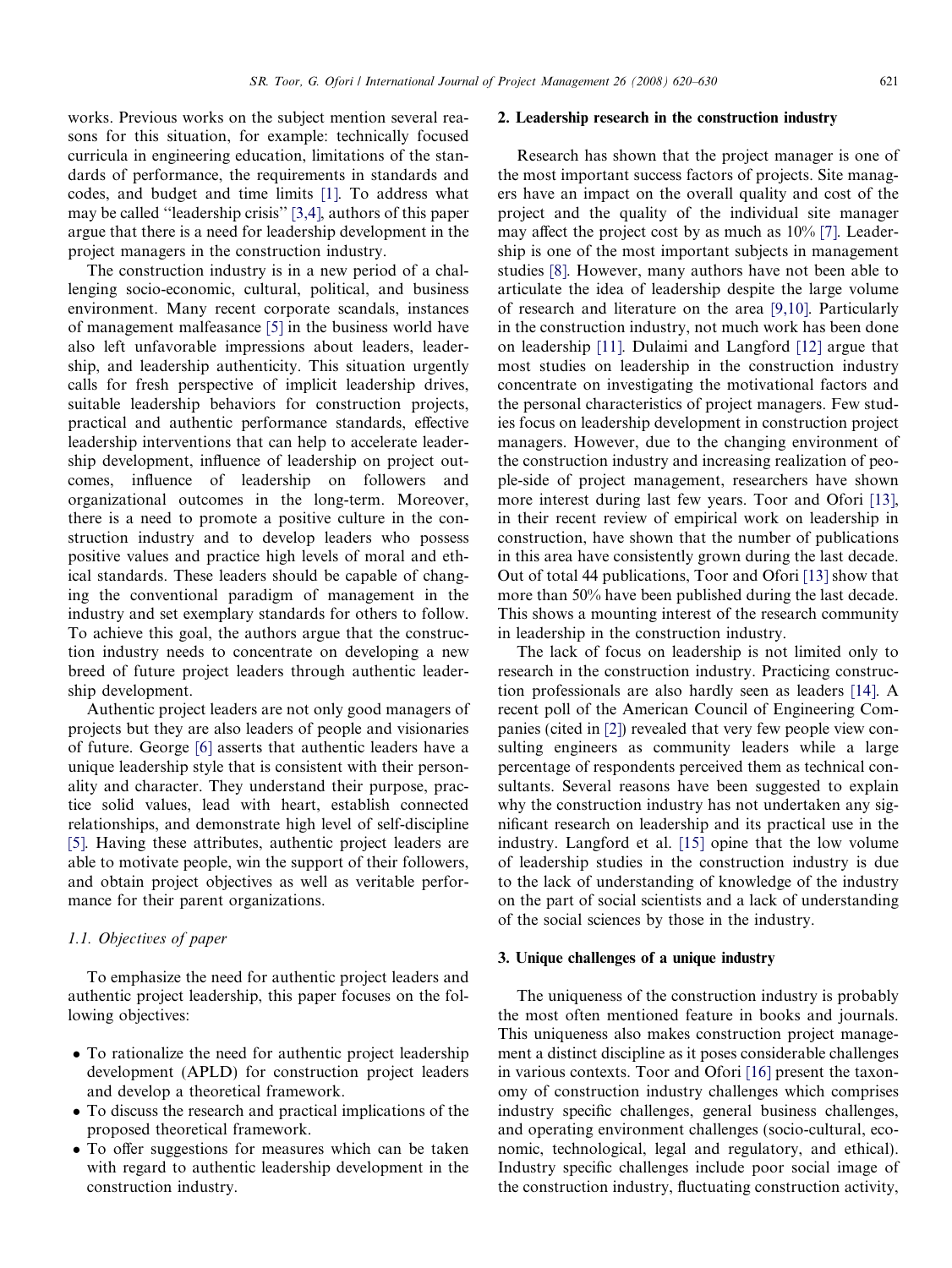greater private-sector participation in infrastructure projects, globalization of the construction industry leading to increased foreign participation in domestic industries, growing size of projects, the need to integrate an increasingly large number of construction processes, multi-project environments, widening application of franchising in the industry, increasing vertical integration in the packaging of projects, and increasing trend of strategic alliances such as mergers, acquisitions, and partnering relationships. Other researchers note challenges such as the gap between research and practice and the need to attain the highest client value as well as its creation, capturing, and distribution. The construction industry faces major leadership challenges such as those relating to the workforce including lack of quality people owing to difficulty in attracting talent, ageing workforce, dealing with issues such as change or transition, teamwork and communication, and training and education. One major challenge of traditional construction paradigm is the emergent human resource strategies despite the fact that industry is badly suffering from scarce human resources.

Toor and Ofori [\[16\]](#page-9-0) note that the socio-cultural challenges facing the industry include spreading wave of terrorism and political upheavals and cross cultural issues. Economic challenges include funding difficulties, uncertain economic conditions, threats of high inflation, and rapidly fluctuating stock values and exchange rates. Technological challenges include increased use of information and communication technology (ICT) such as in e-procurement, technological gap between the industries in developed and developing countries and matters of technology transfer, and growing need for innovation to gain competitive edge. Legal and regulatory challenges include different legal systems, litigation procedures, and arbitration methods within and across countries. Ethical challenges comprise corruption in both developing and industrialized countries and fraudulent and unethical professional practices [\[16\].](#page-9-0)

These challenges, together with rapid changes in the business culture have led to a widespread adoption of flattened organizational structures and empowerment strategies. To improve the operational flexibility of organizations, several new structures have emerged such as networks, collaborations, federalist structures, the shamrock structure, and virtual organizations. Pries et al. [\[17\]](#page-9-0) note that the mainstream paradigm of construction industry leaders is conventional in nature and remains technology- and project-oriented. He argues that industry leaders must take appropriate initiatives to change the old paradigms and make the construction industry more flexible to adapt to the modern business environment. There lies a task ahead and construction leaders need to develop necessary capabilities to accomplish the future challenges.

Fig. 1 summarizes the above discussion and shows the traditional construction project manager who is surrounded by a set of forces from all sides. There are passive and active forces, contemporary leadership challenges, and



Fig. 1. Forces around traditional project manager.

emerging leadership demands of the projects. The passive forces comprise traditional education and training, passive organizational and industry culture, and traditional performance expectations. These forces compel the project manager to remain conventional, conform to situational demands, and accept the existing circumstances. Contemporary leadership challenges include those which are specific to the industry, and those which are in its environment. These challenges have been discussed above. To face the future business challenges, the project managers need to develop as leaders who are not only good at human and social capital but they also have positive psychological capacities which Luthans et al. [\[18\]](#page-9-0) refer to as confidence, optimism, hope, self-efficacy, and resilience. They need to develop as authentic project leaders to be able to achieve veritable performance by creating a positive environment in their organizations.

#### 4. Leadership style in construction projects

Leadership style is a joint outcome of the leader's self-related cognitive information, personality traits, the underlying motives, and his understanding of operating situational variables [\[16\].](#page-9-0) The outcome of some research on leadership in the past has resulted in the identification of a number of leadership styles such as democratic and authoritarian [\[19\]](#page-9-0), task- and relationship-oriented [\[20\]](#page-9-0), autocratic, consultative, and joint decision making [\[21\]](#page-9-0), servant leadership [\[22\]](#page-9-0), authority-compliance, impoverished management, country club management, team management, middle of the road management [\[23\],](#page-9-0) directing,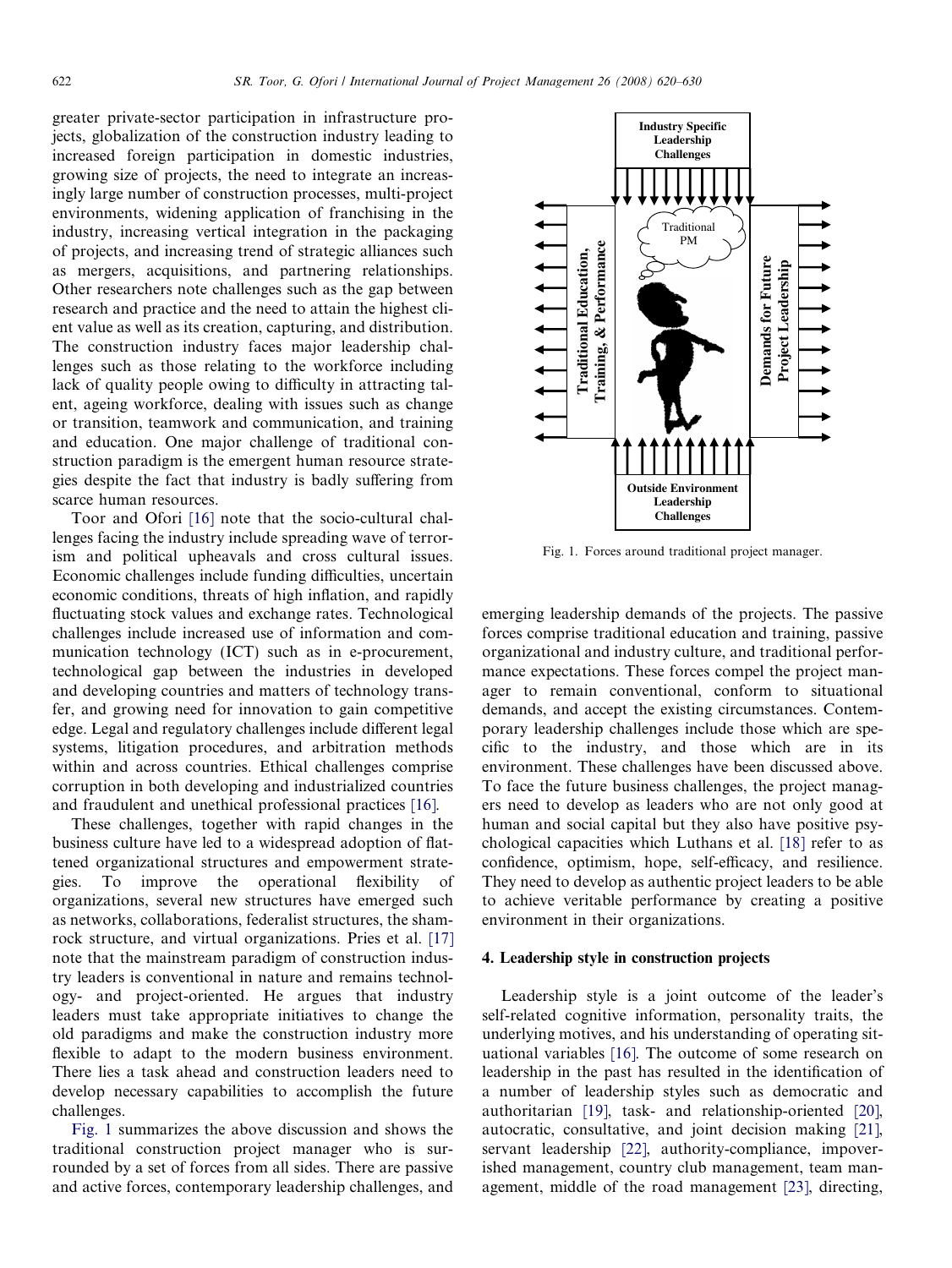coaching, supporting and delegating [\[24\],](#page-9-0) transactional, transformational, and laissez faire [\[25\],](#page-9-0) charismatic leadership [\[26\],](#page-9-0) self-leadership [\[27\],](#page-9-0) spiritual leadership [\[28\]](#page-9-0), and authentic leadership [\[29\].](#page-9-0)

Researchers in the construction industry have also explored leadership styles suitable for construction professionals. The least preferred coworker (LPC) measure of Fiedler's [\[20\]](#page-9-0) contingency model of leadership has been mostly widely used. In one of the earliest studies, Monaghan [\[30\]](#page-9-0) observed that project managers who were high in task and low in people consideration produced an acceptable level of commercial performance. Another study described project managers as ''socially independent'' [\[14\]](#page-9-0) although the calculated LPC scores suggested the task-oriented behavior of the subjects. Seymour and Abd-Elhaleem [\[31\]](#page-9-0) noted that the effectiveness of project managers is fairly synonymous with task-oriented leadership. Rowlinson et al. [\[32\]](#page-9-0) examined variations of leadership styles employed by the same construction managers in different circumstances. They found the managers tended to use a supportive style in feasibility study and pre-contract stages of works and a directive style as construction progressed. Dulaimi and Langford [\[12\]](#page-9-0) also considered the project managers in their study as socially independent. They noted that project managers' personal orientation and the situational variables were independent of one another.

In another study of construction site managers, Fraser [\[33\]](#page-9-0) found that those who scored high on the effectiveness scale favored team-style leadership, those following a production style of leadership scored the lowest of all, and those using a compromise leadership style had middlerange effectiveness scores. Contrary to earlier studies, in another study of project managers in Thailand, Ogunlana et al. [\[34\]](#page-9-0) found that the relationship-oriented leadership style was considered to be more important than the taskoriented style for project managers. Fellows [\[35\],](#page-9-0) in a study of the quantity surveyors in Hong Kong, observed that they were mostly relationship-orientated and tended to adopt a supportive style of leadership. The expressed preference for relationship orientation was stronger amongst contractors than consultants. In their survey of leadership styles of construction professionals in Turkey, Giritli and Oraz [\[9\]](#page-9-0) observed that (i) female and male managers were similar in terms of their transactional leadership behavior but their transformational practices were significantly different, suggesting the task-oriented style of both sexes in a gender-congruent context; and (ii) managers in higher positions were stronger in pacesetting style than those in lower management positions, indicating that senior managers led by example, yet exerted tight control over the performance of their subordinates.

In a rather international study of leadership in the construction industry, Chan and Chan [\[36\]](#page-9-0) found that all transformational factors—which are charisma, inspirational motivation, intellectual stimulation, and individualized consideration—and contingent reward of transactional factors—which are contingent reward, management-by-exception, active and passive—were highly correlated with the rated outcomes (such as leader effectiveness, extra effort by employees, and employees' satisfaction with the leaders). Their study also revealed that well-perceived leadership styles of the building professionals were inspirational motivation, idealized attributes, intellectual stimulation, idealized behaviors, contingent reward, and individualized consideration. They recommend that building professionals should adopt and promote the use of transformational leadership in their interactions with employees in order to realize greater employee performance and satisfaction [\[36\].](#page-9-0) In a survey on leadership for mega project, Toor and Ogunlana [\[8\]](#page-9-0) observed that the attributes of transformational leaders were rated high as compared to those of transactional leaders. They also observed that the use of authority and punishment was rated among the lowest of leadership behaviors.

Above research studies show that there is no agreement on what leadership style best suits the construction professionals and project managers. This is arguably understandable because no leadership style can be considered to be the best in all circumstances and at all times [\[20,21\]](#page-9-0), and context is a vital factor for the success and effectiveness of any particular leadership style [\[35\].](#page-9-0) Moreover, most of the identified leadership styles are self-centered, task-centered, relationship-centered, or change-centered. These styles do not tell if the effort behind the leadership is genuine, reliable, truthful, and earnest. Leaders can pretend, and put such styles on show for certain purposes. They can even pretend to be charismatic and transformational while being different in reality [\[37\].](#page-9-0) George et al. [\[4\]](#page-9-0) also claim there can no absolute trait-profile of leaders for if there was one ''cookie-cutter leadership style, individuals would be forever trying to imitate it. They would make themselves into personae, not people, and others would see through them immediately.''

Another important question is whether general leadership characteristics (such as task- and/or relationship-orientation, clarity of vision, intellectual stimulation, active or passive management, and so on) suffice in making up the character of an effective construction project leader. Furthermore, most of the leadership styles which are offered in the leadership literature do not consider questions such as: how the leader develops a particular style, why the leader chooses to adopt a certain style; why some styles work within some teams but fail within others under similar conditions; whether there is an ideal set of qualities to constitute a best leadership style; how a leader switches from one style to another; whether it is possible to retain credibility by switching styles frequently; and how a leader can have several styles at the same time if he is working on different projects with different teams under different set of circumstances. To address these questions, it is necessary to recognize the ''root construct'' of leadership which can provide a broader base for understanding leaders, leadership and leadership development. George [\[5\]](#page-9-0) and Luthans and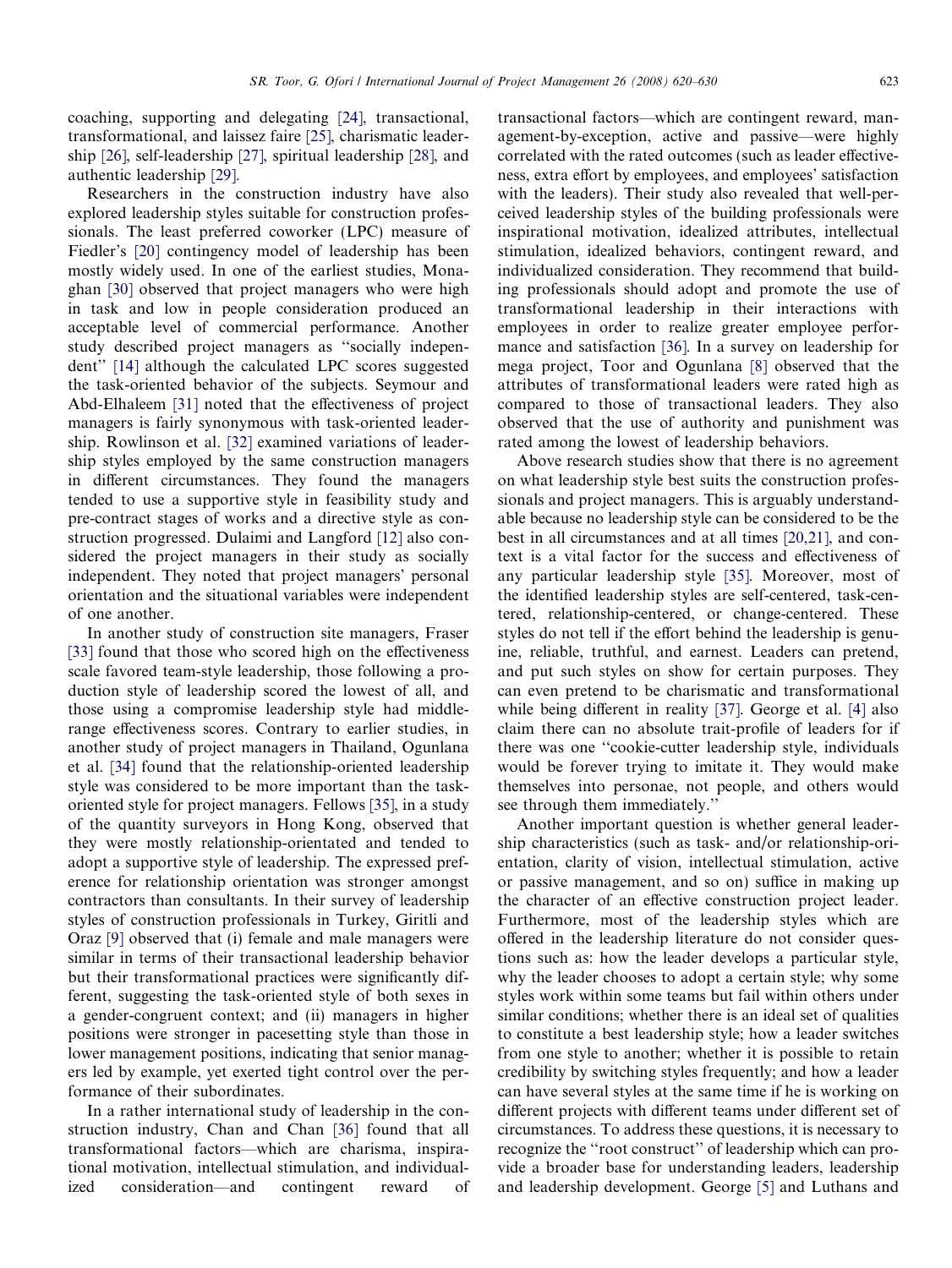<span id="page-4-0"></span>Avolio [\[29\]](#page-9-0) presented the construct of ''authentic leadership'' as a solution to contemporary leadership challenges and future leadership demands. While advocating the need for a new form of leadership, George [\[5\]](#page-9-0) argues that every individual is unique with a distinctive set of personal values, life history, professional and personal experiences, and future motivations. Leaders can learn from others' experiences [\[6\]](#page-9-0) but they can not perfectly imitate them without looking foolish and exposed in front people [\[4\]](#page-9-0). Based on this, project managers need to have a unique and authentic leadership style that is coherent with their personality and is consistent with their personal values and motivations. In the next section, the notion of authentic leadership and its potential application in the construction industry is discussed.

## 5. New leadership for the construction industry

Although several forms of leadership are suggested in the literature, many mainstream leadership researchers now believe that ''authentic leaders'' are the solution to the leadership crisis in the modern business world. Attributes of authentic leaders encompass positive energy, high sense of integrity, moral character and self-discipline, clear purpose, concern for others, confidence, hope, optimism, resilience, and personal values [\[5,29,38,39\].](#page-9-0)

Some recent publications also propose that the construction industry needs to develop individuals who are not only good managers but who also have genuine and authentic passion to lead the projects [\[3,16\]](#page-9-0). Such leaders are not self-centered and project stereotypes; rather, they are motivated by the well-being of their subordinates, other colleagues, their organization, and society at large. They have the highest sense of ethics, morality, and personal values. They build an environment of mutual trust, optimism, altruism, transparency, and openness within teams. This is not to claim that authentic leaders are supernatural human beings and have no shortcomings. As other human beings,

authentic leaders also make mistakes but they take full responsibility for it and accept their weaknesses [\[5\]](#page-9-0). This unbiased processing of one's positive and negative aspects, attributes, and qualities help the authentic leaders to ''accurately interpret task feedback, better estimate their own skills, and seek out challenging situations with learning potential'' [\[40\].](#page-9-0) Therefore, authentic leaders learn and move forward without getting constrained by their past failures. Kernis and Goldman [\[41,42\]](#page-9-0) also warn about costs of authentic functioning that may be consequential at times. Acting authentically and in accordance with one's true self may not be beneficial always and opening oneself to others may cause disappointment or even betrayal [\[43,41\].](#page-9-0) However, benefits of authentic functioning are far more than its costs and carry long-term advantages in terms of healthy psychological functioning [\[32,41,44\]](#page-9-0) and eudaemonic well-being of the leader as well as the followers [\[40\]](#page-9-0). Fig. 2 illustrates the case for authentic leadership development in traditional construction project managers and presents the characteristics of authentic project leaders suggested by mainstream leadership scholars.

Authentic leadership development is fundamentally the development of authenticity which, according to Kernis et al. [\[42,43,41\],](#page-9-0) comprises four components namely awareness, unbiased processing, behavior, and relational orientation. According to Kernis et al. [\[42,41\]](#page-9-0), awareness refers to having trust in one's motives, feelings, desires, and self-relevant cognitions. Unbiased processing means not denying, distorting, exaggerating, nor ignoring private knowledge, internal experiences, and externally based self-evaluative information. Behavior refers to acting in accord with one's values, preferences, and needs. Finally, relational orientation means valuing and achieving openness and truthfulness in one's close relationships. Authenticity of leadership, as many argue, depends on positive mediation of leadership antecedents, highly developed organizational context, and a positive external environment [\[29,45,46\]](#page-9-0). Such an organizational context will support the type of



Fig. 2. Authentic leadership development in construction industry.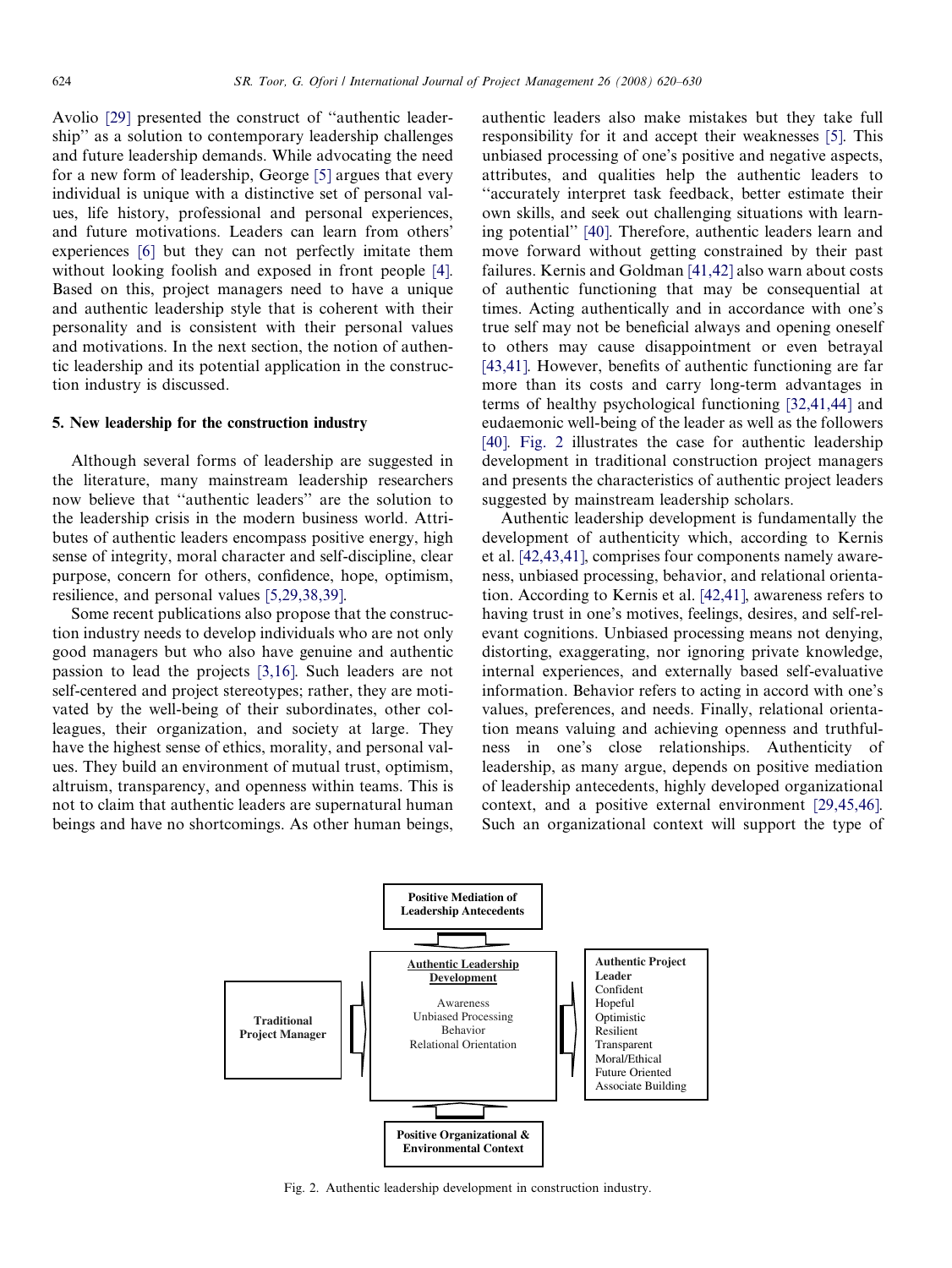self-awareness and self-regulation behaviors required of leaders to develop higher levels of authentic leadership potential [\[29\]](#page-9-0). To the present authors, positive self-development of the project leader is also influenced by the external environment which may include other organizations, project stakeholders, socio-cultural and economic factors, and the political situation.

In [Fig. 2,](#page-4-0) positive mediation of leadership antecedents refers to trigger events which activate the leadership schema in individuals. Toor [\[3\]](#page-9-0) describes these antecedents as being biological, physiological, psychological, socio-cultural, spiritual, economic, educational, occupational, and contextual. Researchers have supported the fact that individuals have a considerable degree of choice in the way they manage these events. Appropriate ''event management'', however, can help in leadership emergence and endorsement as individuals do get opportunities where they can either choose to lead or opt to follow. The combined mediation of these leadership antecedents under positive organizational and environmental contexts is central to the development of authentic leadership characteristics.

## 6. Attributes and impact of authentic project leaders

[Fig. 2](#page-4-0) suggests that authentic leaders are confident, hopeful, optimistic, resilient, transparent, moral/ethical, and future-oriented [\[46,47\]](#page-9-0) and having all these characteristics they turn their associates into leaders themselves [\[29\].](#page-9-0) They have good comprehension of cultural sensitivities, and are highly motivated and self-aware. They understand the demands of the project from the client's as well as user's perspective and give their best to make the project a success for all stakeholders. They possess high levels of integrity, deep sense of purpose, courage to move forward, passion, and skill of leadership [\[5\].](#page-9-0) Authentic project leaders fulfill the criteria that ''the profession of engineering calls for men with honor, integrity, technical ability, business capacity, and pleasing personalities'' [\[48\].](#page-9-0) They attend to the development of their followers, and act as their role models to turn them into future leaders [\[38\]](#page-9-0). They engage in monitoring follower performance and correct the followers' mistakes by teaching and coaching them.

Authentic project leaders do not only have high human and social capital [\[45\],](#page-9-0) they also possess high psychological capital [\[18\].](#page-9-0) Gardner and Schermerhorn [\[49\]](#page-9-0) suggest that authentic leaders are committed to building the highest level of organizational capacity through individual performance, which becomes an example for others to follow. They are able to create organizations which Ket de Vries [\[50\]](#page-9-0) calls authentizotic organizations. Authentizotic organizations are worthy of trust and reliance and compelling connective quality for their employees in their vision, mission, culture, and structure.

Authentic leaders are influential in enhancing others' ability to perform better by providing support and creating conditions that stimulate the individuals ''to work hard, even extraordinarily hard, to perform at one's very best''

[\[49\].](#page-9-0) Authentic leaders challenge their followers by setting high performance standards through their own examples. By demonstrating commitment, devotion and dedication, they become the role models of veritable performance. George and Sims [\[39\]](#page-9-0) believe that authentic leaders are able to motivate people based on mutual trust and connected relationships. They also assert that authentic leaders or ''true north leaders'' develop by knowing their authentic self, defining their values and leadership principles, understanding their motivations, building their support team, and staying grounded by integrating all aspects of their life.

Through the wisdom they obtain from their experiences, they are able to reflect on a situation, evaluating and making choices. They are guided by a set of transcendent values which mediate their decisions about what is right and fair for all stakeholders [\[29,47\].](#page-9-0) Michie and Gooty [\[51\]](#page-9-0) believe that authentic leaders are concerned with the interests of all stakeholders as they live with self-transcendent values such as benevolence (honesty, responsibility, and loyalty) and universalism (equality, social justice, and broadmindedness). These characteristics show some of the features of transformational, charismatic, servant, spiritual, and ethical leaderships. Thus, the proponents of authentic leadership call it a ''root construct'' and believe that it underlies all forms of positive leadership although it is distinct from other leadership styles in many respects [\[38,5\].](#page-9-0) Hence, authentic leaders can be transactional, transformational, directive, or participative, and still be defined as authentic. Authentic leadership goes beyond transformational and charismatic leadership as leaders can be highly authentic but not charismatic at all [\[29\]](#page-9-0). However, under crucial circumstances, authentic leaders take a stand that changes the course of history for others, be they organizations, departments or just other individuals [\[47\]](#page-9-0). They genuinely desire to serve others and empower their people through their leadership [\[22\].](#page-9-0) This notion of authentic leadership is partially similar to what Rock [\[52\]](#page-9-0) refers to as ''quiet leadership''. According to Rock [\[52\]](#page-9-0), ''quiet leaders'' are masters in bringing out the best performance in others by noticing certain qualities in people's thinking, by helping them improve their thinking, and by helping them making their own connections. They help the people explore their real potential by giving them power to think, by encouraging them make their own decisions, and by letting them enjoy the thrill of finding solutions to their problems themselves. They validate, confirm, encourage, support, and believe in people's potential and ensure to let people realize their best potential for the betterment of the organization [\[52\].](#page-9-0)

Blanchard and Johnson [\[53\]](#page-10-0) also present a picture of authentic leadership under the cover of ''one minute manager'' who practices the ideology of ''one minute goal setting, one minute praising, and one minute reprimand''. The one minute manager also lets people do their work, appreciates them in the right when they perform better, and provides them feedback whenever necessary. In order to get people perform better, the one minute manager asks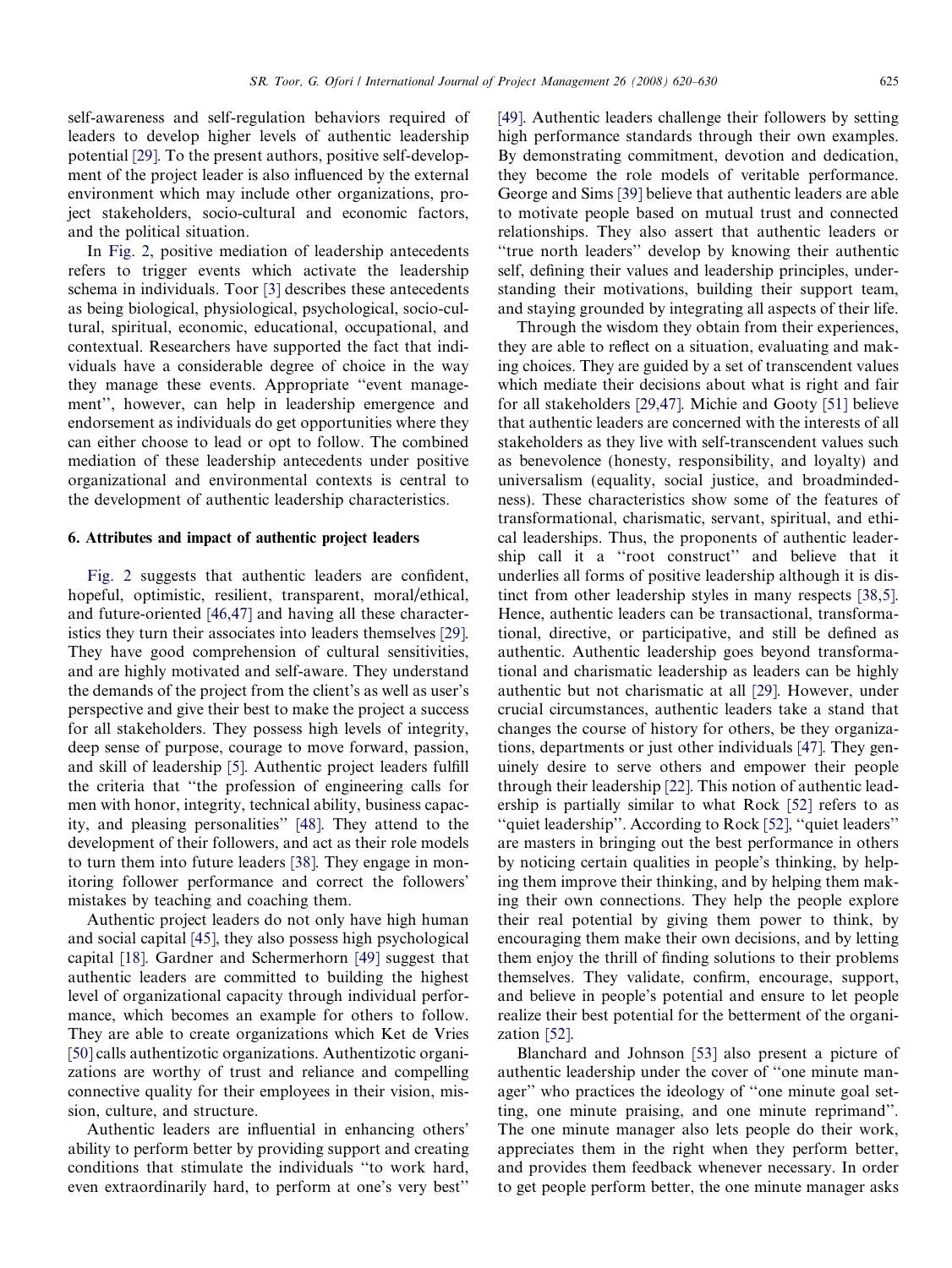brief but important questions, speaks the simple truth, laughs, works, enjoys, and encourages his followers to do the same as he does. These characteristics of the authentic leaders—or for the namesake, quiet leaders or one minute managers—clearly illustrate their competitive advantage. Any organization would aspire to have such leaders to gain competitive edge over their rivals in the market. Having authentic project leaders, organizations can be sure of a bright future and veritable performance at large.

## 7. Implications of authentic project leadership

The APLD model emphasizes the need for a change in the philosophy of construction project leadership that is largely ''engineer-paradigm'' in contemporary practice. It underpins that there should be greater attention to a more humanistic and genuine approach of project leadership and leadership development at all levels of construction organizations. The appreciation of leadership authenticity will help to develop effective leadership for future projects, and result in an organizational culture which promotes positive organizational behavior, positive organizational scholarship, self-transcendent values, mutual respect and understanding, and highest standards of ethics and morality.

Another advantage of authentic project leadership is its sustainability in comparison with other forms of positive leadership. Since authentic leadership is a ''root construct'' [\[38,29\]](#page-9-0) and is achieved through a sense of self-awareness and self-regulation, there is a high likelihood that it will be sustained and nourished in individuals and organizations. Authentic leadership construct also emphasizes the development of followers as authentic followers and eventually authentic leaders in the organization. Studies have shown that when followers are treated fairly, they are more committed and likely to display positive attitudes [\[46\].](#page-9-0) This positive attitude of leaders and trust of followers in leadership results in positive outcomes for organizations such as the development of positive organizational behavior and organizational scholarship [\[54\].](#page-10-0)

Studies have also shown positive correlations between authenticity and employee outcomes. For example, Kernis and Goldman [\[43\]](#page-9-0) discuss a number of factors that are potentially positively linked to authenticity. These include satisfaction, performance, well-being, self-esteem, depression, negative affectivity, psychological well-being, optimal self-esteem, and social motivation. They also note that authenticity has great influence on performance, interpersonal relationships, effectiveness, and behaviors of individuals [\[42,41\].](#page-9-0) This implies that authenticity has a potential of strong correlations with overall leadership effectiveness and performance. Hence, if a project leader is authentic, it is likely that overall performance on the project will be superior. Such a project leader would not have personal bias or self-centeredness. Moreover, an authentic project leader develops healthy interpersonal relationships which are expected to result in reduced disputes and conflicts

and improved social well-being of the followers. George and Sims [\[39\]](#page-9-0) also claim that authentic leaders have better ability to inspire their followers to follow their vision. Since their followers trust them, authentic leaders are able to motivate them and create a better working environment through their openness in relationships, concern for their followers, and passion for service of humanity.

### 8. Future directions

Authentic leadership construct is a nascent development and needs further work in terms of its theoretical base and empirical validity. Avolio and Gardner [\[38\]](#page-9-0) believe that continued theory building and systematic testing of the existing propositions on authentic leadership will enhance the understanding, prediction, and application of the positive impact of authentic leadership development. For this purpose, proponents of authentic leadership have proposed several directions in which further research should focus. For example, Cooper et al. [\[55\]](#page-10-0) emphasize that there is further need for defining, measuring, and rigorously researching this construct. Theory and study of authentic leadership is still emerging and that researchers need to incorporate a number of alternative research designs for further studies on the area [\[45,56\]](#page-9-0). Since authentic leadership is a multifaceted construct [\[29,40,46,56\]](#page-9-0), it calls for multi-level research designs. Researchers also argue that considering only one level of analysis can cause researchers to miss or improperly identify the effects of this emerging leadership phenomenon [\[57\].](#page-10-0)

Avolio and Gardner [\[38\]](#page-9-0) suggest that future research can focus on exploring the relationship between authentic leadership and the levels of self-awareness of leaders and followers; the direct effect of the leader's positive psychological capacities (such as hope, resiliency, and optimism) on followers and their mediating effects on sustained performance; and whether positive organizational contextual variables such as an inclusive and engaged culture or climate have a direct effect on followers and moderating effects on the authentic leadership-sustained performance.

Luthans and Avolio [\[29\],](#page-9-0) in their initial theoretical framework of authentic leadership development, also stress the need to construct ''taxonomies of trigger events'' that promote positive leadership development. Such taxonomies may include influential role models and various significant others in one's life, events and experiences, and various social institutions which influence the behavior of a person [\[3\].](#page-9-0) Understanding the moments that matter in life that accelerate authentic leadership development and recreating those moments may help to accelerate leadership development faster than life-long program.

Another important future dimension Avolio et al. [\[56\]](#page-10-0) point out is the dynamics of emotions and trust. They suggest that researchers could also pursue the effect of authentic leadership on emotions and trust at the individual, dyad, group, and organizational levels and assess if the impact of authentic leadership might differ as a function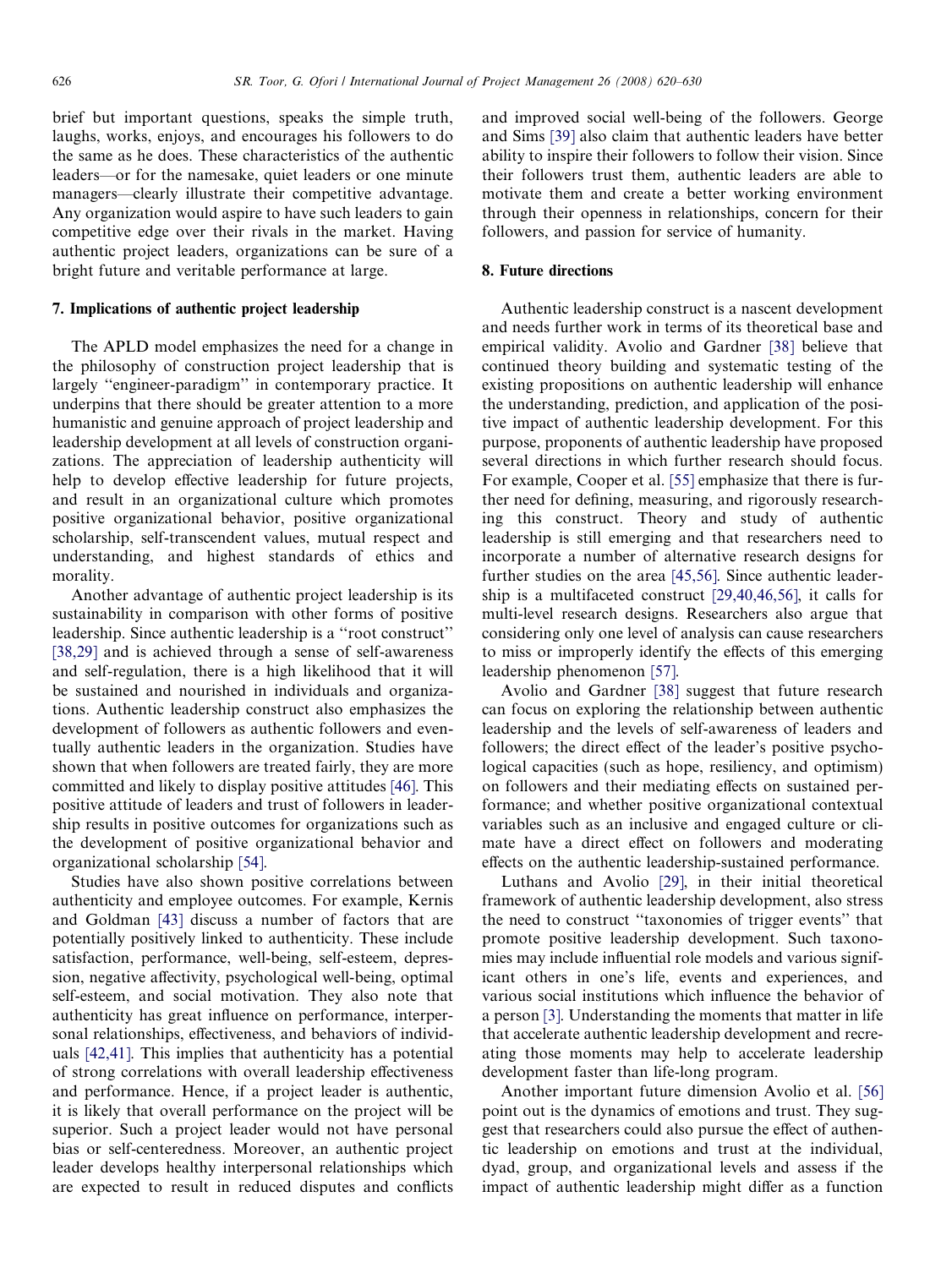of level of analysis. In the same article, Avolio et al. [\[56\]](#page-10-0) mention the importance of context in study of authentic leadership and its development. They encourage a more thorough understanding of whether different contextual factors, including those that can be shaped by the leader and those that are not within a leader's control, foster different identities and moderate the authentic leader's efforts.

Ilies et al. [\[40\]](#page-9-0) have also developed a series of propositions for future research which represent testable hypotheses that can be pursued in empirical research. Prior to testing many of these hypotheses however, it will be necessary to develop a measure of authentic leadership that assesses each of the four components outlined earlier. Various authentic leadership scholars [\[40,55,56\]](#page-9-0) also suggest that the future research should examine how authentic leadership relates to other leadership constructs such as transformational leadership, relational leadership approaches, and leader behaviors. This direction should not only consider developing a sound theoretical base but also, a sizable focus should also be given to empirical differentiation of authentic leadership construct from other forms of leadership.

Michie and Gooty [\[51\]](#page-9-0) suggest that future research on authentic leadership could examine how the leader's capacity to experience positive other-directed emotions influences follower outcomes, such as perceptions of the leader's authenticity, identification with the leader, and follower self-concepts. Further, research is required to discover moderating variables that may influence the interactive effects of values and emotions on leader behavior. Like other researchers in the area, Michie and Gooty [\[51\]](#page-9-0) also stress the need for research on contextual variables such as organizational culture, environmental uncertainty, gender, and socio-cultural setup of society.

Shamir and Eilam's [\[58\]](#page-10-0) life-story approach suggests that leaders' life-stories should be approached as ''depositories of meaning'' and further analyzed to discover those meanings. They propose that the data for such analyses can come from various sources: written biographies and autobiographies of leaders, interviews in the media, interviews conducted for research purposes with leaders, their colleagues and followers, and observations of leaders' public appearances and other occasions in which leaders' share their life-stories with others. In this regard, Shamir and Eilam [\[58\]](#page-10-0) suggest several directions of further research. They propose that leaders' life-stories can be compared to those of others such as artists, scientists, or just ordinary people, to examine the proposition that they contain specific leadership related contents. To test whether leaders' life-stories are selectively constructed by the leaders, such life-stories should be compared with the stories that others—family members, colleagues, and followers—tell about the same leaders' lives.

Another line of inquiry that Shamir and Eilam [\[58\]](#page-10-0) suggest is to focus on the process of constructing life-stories by leaders. From the life-story perspective, leadership development is to a great extent the development of self-knowledge and clarity through reflection, interpretation and revision of life-stories. Therefore, the construction of lifestories is what studies of authentic leader development should focus on. Further work to develop methods which can distinguish authentic stories from inauthentic stories and authentic leadership from inauthentic leadership. Finally, the followers' responses to leaders' life-stories, and the effects of these stories on followers should also be studied further.

### 9. Research agenda for the construction industry

Future studies should investigate the issues related to ethics and authenticity more widely and at various levels in the industry. Previous works on leadership have focused on executives, project managers, site managers, quantity surveyors, etc. However, studies have shown that foremen and supervisors also have a vital role in getting the job done on the construction site. Therefore, it is important to analyze authentic leadership at all levels of construction organizations. Such examinations at dyadic, group, and organizational levels also have the potential to enhance the understanding of authentic leadership in the construction industry.

Future studies should also take into account the personal demographics of project leaders—such as gender, age, ethnicity, nationality, education, work experience, and job level. Other dimensions on which project leadership research can focus are organizational culture, type of organization (such as developers, contractors, architects, and engineers), size of organization, and focus of organizational activity (such as building and civil engineering). Such multi-level and multi-dimensional analyses can help to identify and explain specific leadership needs and demands of organizations in different contexts and understand the behaviors that authentic leaders possess to be more effective and successful in different contexts. Moreover, such analyses can also assist to comprehend the concepts of ''competence''—a work-related concept that defines the areas of work in which a person needs to be competent and ''competency''—a person-related concept that refers to the dimensions of behavior underlying competent performance—in relation to authentic leadership for effective and superior job performance in a given context (see [\[59\]\)](#page-10-0).

Comparison of perception about ethics and authenticity across various cultures, countries, regions, socio-economic conditions, and several other factors can also provide additional insights about world-over culture of the construction industry. This would help to find joint solutions and a common platform of learning for different countries and regions. The influence of international firms on perceptions of authenticity and ethics could also be studied to find out whether while going international such firms try to develop a positive image. Once these diagnoses are made, it will be possible for decision makers to focus on the areas which need immediate attention. Also, the industry can then focus on formulating authentic leadership development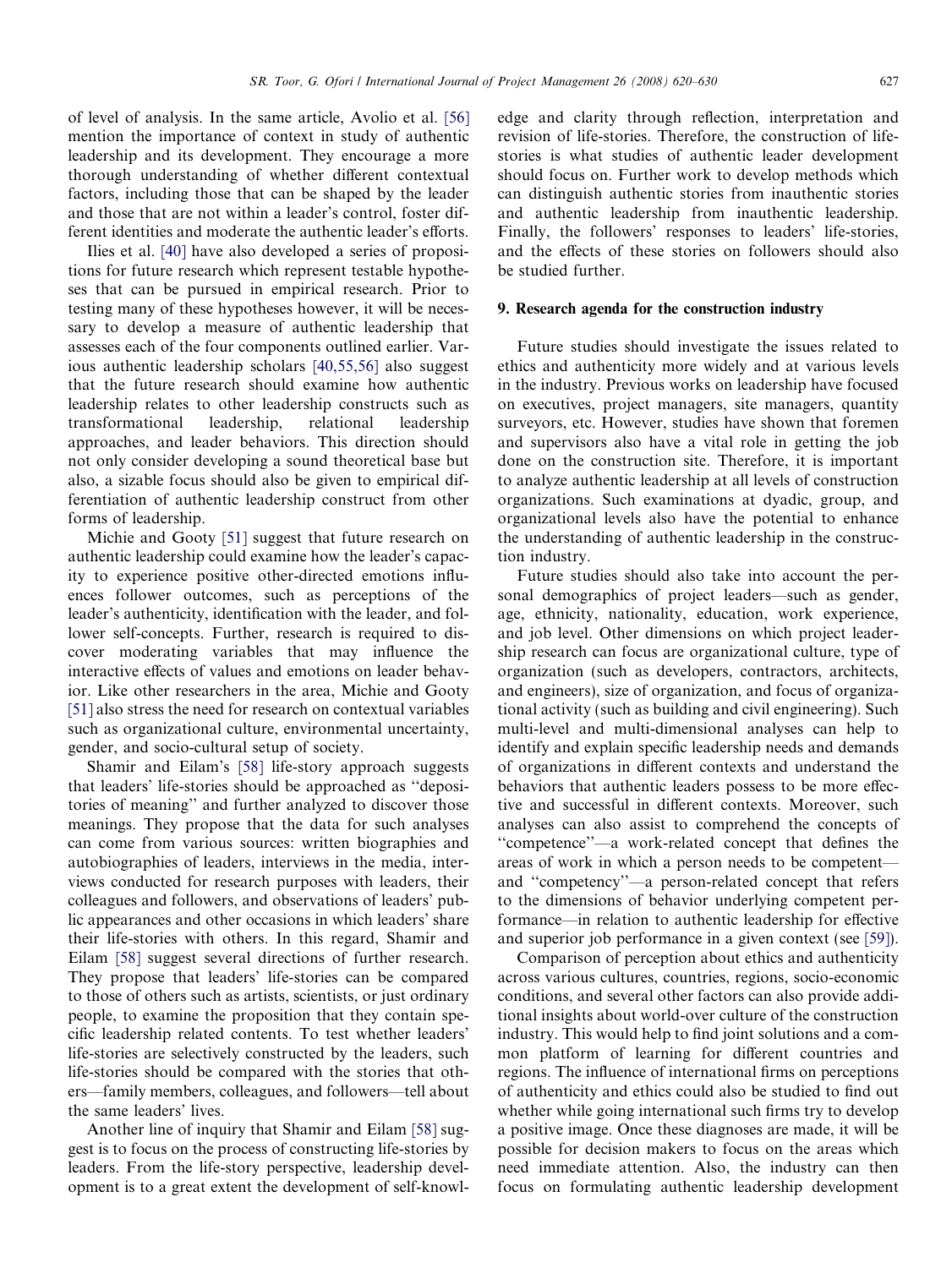<span id="page-8-0"></span>programs that are customized to meet the needs of construction professionals and designing the leadership interventions for authentic leadership development.

Future works can also examine the impact of authentic project leaders on their subordinates, and on the success of the projects they lead. Influence of organizational culture, team environment, size, duration, and complexity of the construction project, number of stakeholders involved, and various other factors can also be considered as mediating variables affecting the perception of leadership authenticity. While considering these research questions, due consideration has to be given to research designs. So far, leadership research in the construction industry has utilized the traditional approach of survey questionnaires and interviews. However, there is a need to employ multiple designs that may include life-stories, idiographic, historiometric, psychometric, and psychobiographical approaches [\[60\]](#page-10-0). Also, study of authentic leadership can greatly benefit from ethnographical design of studies where the researcher observes the daily activities on the authentic leaders for a certain time period. Noordegraaf and Stewart [\[61\]](#page-10-0) propose this method has viable and useful for studying the managerial behavior. Recently, psychometric neuro-scientific methods have also generated much interest in the study of leadership behavior [\[52\].](#page-9-0) Studies in the field of authentic leadership can also benefit from these modern and technologically advanced approaches.

Further, in addition to cross-sectional studies, authentic leadership should also be studied through longitudinal studies. Particularly, in construction projects, project managers tend to employ different leadership styles during different stages of the project. This conclusion needs further exploration through longitudinal research designs. Such studies can also explore how project managers adapt themselves to new projects and what influences their leadership styles in a new environment. Multi-dimensional studies can examine the authentic leadership style of those project managers who operate in multi-project environment. Since such project managers operate in varying situations such as team compositions and project variables, it is pertinent to explore how they manage to perform under various situations and environments but still remain authentic in their leadership style.

It is important to explore the antecedents that stimulate the authentic leadership schema and result in leadership development. Research endeavors in this direction are likely to produce results that are useful for designing leadership interventions for developing authentic project leaders. Future research can also focus on designing and testing interventions to develop special skills required to lead in the construction industry.

The review in this paper shows that leadership studies mostly base their conclusions on perceptions of respondents without providing objective measurement of outcomes of leadership process. Hence, there is a need to evaluate the performance of authentic leaders by objective measurements such as general effectiveness and performance, follower satisfaction, organizational and project performance, personal growth of leaders, influence on managerial and technological innovation, effectiveness in terms of cost, time, and quality, management and satisfaction of stakeholders, decision making and dispute resolution capabilities, and interface management. Objective measurement of leadership outcomes will help to estimate return on the investment in leadership development programs.

Work on many of the research directions mentioned above is underway by the current authors. Both qualitative and quantitative methodologies are being employed to explore the construct of ''authentic leadership'' at various levels of construction organizations. It is hoped that the outcomes of the agenda proposed here and the research currently underway will enhance our understanding of leadership in the construction industry and help developing the future project leaders.

#### 10. Conclusions

The traditional behavior of construction project managers—that is primarily due to several factors which are inherent in the construction industry—must be transformed to meet challenges facing the construction industry. There is the need for a shift in the way project managers function and lead projects. They need to develop as authentic leaders to successfully operate in the increasingly complex working environment. Within a fast changing construction industry, there is mounting pressure on project managers to do more with fewer people and less resources. Under such circumstances, the people-side of project management, or what many would call leadership, is paramount to the successful delivery of desired results. This paper articulates the need for the authentic leadership development in construction managers and argues that authentic leadership must be embedded in the organizational culture so as to maximize the positive outcomes and achieve a veritable organizational performance. Organizations with authentic project leaders will have a sustainable competitive advantage over their competitors in the form of veritable performance and sustained growth. However, a major challenge here is to further the research on how to develop authentic leadership in individuals. To achieve this, the current authors call for an extensive research exercise, multi-level and multi-dimensional research designs, and country-wide collaborations to explore authentic leadership across the global construction industry.

### References

- [1] Dulaimi MF. The influence of academic education and formal training on the project manager's behavior. J Const Res 2005;6(1):179–93.
- [2] Russell JS, Stouffer B. Leadership: Is it time for an educational change? Editor's letter. Leadership Manage Eng 2003;2–3.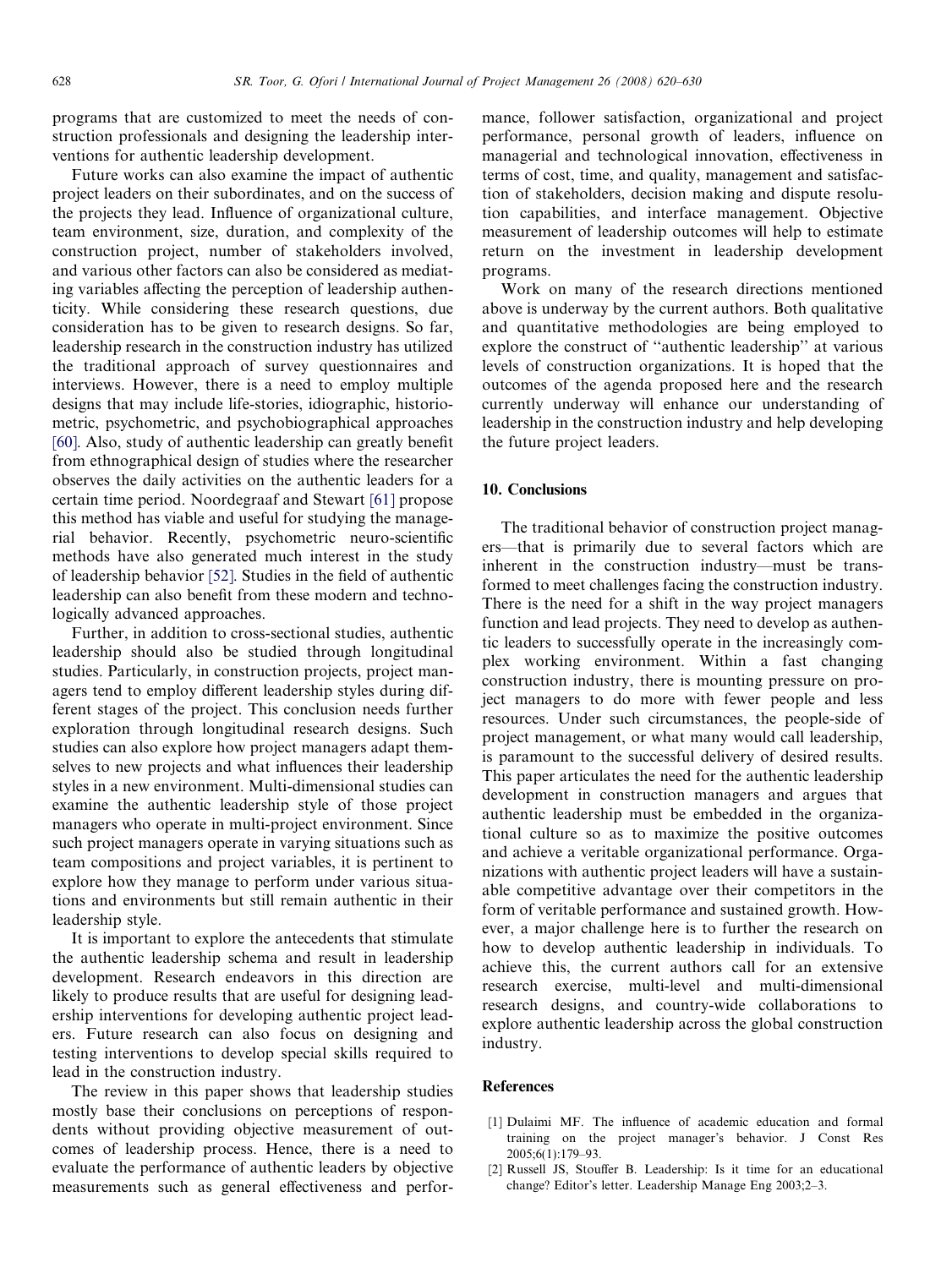- <span id="page-9-0"></span>[3] Toor SR. Leadership flashback: an antecedental approach to authentic leadership development. In: Proceedings of the second biennial gallup leadership institute summit, October, Washington (DC), USA; 2006.
- [4] George B, Sims P, McLean AN, Mayer D. Discovering your authentic leadership. Harvard Bus Rev 2007;85(2):129–38.
- [5] George B. Authentic leadership: rediscovering the secrets to creating lasting value. San Francisco: Jossey-Bass; 2003.
- [6] George B. The journey to authenticity. Leader to Leader 2004;31:29–35.
- [7] Herbert A, Martvall K, Wirdenius H, Site management and production disturbances. Build Tech Manage 1970;7:19–20.
- [8] Toor SR, Ogunlana SO. Successful project leadership: understanding the personality traits of project managers and organizational factors. In: Proceedings of the CIB W107, construction in developing economies international symposium, Santiago, Chile; 2006.
- [9] Giritli H, Oraz GT. Leadership styles: some evidence from the Turkish construction industry. Const Manage Econ 2004;22:253–62.
- [10] Kets de Vries MRF. The leadership mystique. In: Grint K, editor. Leadership: classical, contemporary, and critical approaches. Oxford: Oxford University Press; 1997. p. 50–271.
- [11] Odusami KT, Iyagba RRO, Omirin MM. The relationship between project leadership, team composition and construction project performance in Nigeria. Int J Project Manage 2003;21:519–27.
- [12] Dulaimi M, Langford DA. Job behavior of construction project managers: determinants and assessment. J Const Eng Manage 1999;125(4):256–64.
- [13] Toor SR, Ofori G. Leadership research in the construction industry: a review of empirical work and future research directions. In: Proceedings of the const manage econ 25th anniversary conference, July 15–18, Reading, UK; 2007.
- [14] Bresnen M, Bryman A, Beardsworth A, Ford J, Keil E. Leader orientation of construction site managers. J Const Eng Manage, ASCE 1986;112(3):370–86.
- [15] Langford DA, Fellows R, Hancock M, Gale A. Human resource management in construction. London: Longman; 1995.
- [16] Toor SR, Ofori G. An antecedental model of leadership development. In: Proceedings of joint international symposium of CIB working commissions W55/W65/W86, October, Rome, Italy; 2006.
- [17] Pries F, Doree A, Van Der Veen B, Vrijhoef R. The role of leaders' paradigm in construction industry change. Const Manage Econ  $2004.22.7 - 10$
- [18] Luthans F, Youssef CM. Human, social, and now positive psychological capital management: investing in people for competitive advantage. Org Dyn 2004;33(2):143–60.
- [19] Tannenbaum AS, Schmitt WH. How to choose a leadership pattern. Harvard Bus Rev 1958;36:95–101.
- [20] Fiedler FE. A theory of leadership effectiveness. New York: McGraw- $Hill: 1967$
- [21] Blake RR, Mouton JS. The new managerial grid. Houston (TX): Gulf; 1978.
- [22] Vroom VH, Jago AG. The new leadership: managing participation in organizations. Englewood Cliffs (NJ): Prentice-Hall; 1988.
- [23] Greenleaf RK. Servant–leadership: a journey into the nature of legitimate power and greatness. Mahwah (NJ): Paulist Press; 1977.
- [24] Hersey P, Blanchard KH. Management of organizational behavior: utilizing human resources. Englewood Cliffs (NJ): Prentice-Hall; 1982.
- [25] Avolio BJ, Bass BM. The full range of leadership development. Binghamton (NY): Bass, Avolio and Associates; 1991.
- [26] House RJ. A 1976 theory of charismatic leadership. In: Hunt JG, Larson LL, editors. Leadership: the cutting edge. Carbondale (IL): Southern Illinois University Press; 1977. p. 189–207.
- [27] Manz CC, Sims HP. Leading workers to lead themselves: the external leadership of self-managing work teams. Admin Sci Qtrly 1987;32:106–28.
- [28] Fry LW. Toward a theory of spiritual leadership. Leadership Qtrly 2003;14:693–727.
- [29] Luthans F, Avolio BJ. Authentic leadership development. In: Cameron KS, Dutton JE, Quinn RE, editors. Positive organizational scholarship: foundations of a new discipline. San Francisco (CA): Berrett-Koehlerr; 2003. p. 241–58.
- [30] Monaghan TJ. An investigation of leadership styles and organizational structure, and their influence on the conduct of construction projects. MSc thesis. Heriot–Watt University; 1981.
- [31] Seymour D, Abd-Elhaleem T. 'Horses for courses'—Effective leadership in construction. Int J Project Manage 1991;9(4):228–32.
- [32] Rowlinson S, Ho T, Yun PK. Leadership styles of construction managers in Hong Kong. Const Manage Econ 1993;11:455–65.
- [33] Fraser C. The influence of personal characteristics on effectiveness of construction site managers. Const Manage Econ 2000;18(1): 29–36.
- [34] Ogunlana SO, Siddiqui Z, Yisa S, Olomolaiye P. Factors and procedures used in matching project managers to construction projects in Bangkok. Int J Project Manage 2002;20:385–400.
- [35] Fellows R, Liu A, Fong CM. Leadership style and power relations in quantity surveying in Hong Kong. Const Manage Econ 2003;21:809–18.
- [36] Chan ATS, Chan EHW. Impact of perceived leadership styles on work outcomes: case of building professionals. Const Eng Manage 2005;131(4):413–22.
- [37] Yukl G. An evaluation of conceptual weaknesses in transformational and charismatic leadership theories. Leadership Qtrly 2002;10(2):285–305.
- [38] Avolio BJ, Gardner WL. Authentic leadership development: getting to the root of positive forms of leadership. Leadership Qtrly 2005;16(3):315–38.
- [39] George B, Sims P. True north: discover your authentic leadership (J-B Warren Bennis Series). San Francisco: Wiley; 2007.
- [40] Ilies R, Morgeson FP, Nahrgang JD. Authentic leadership and eudaemonic well-being: understanding leader–follower outcomes. Leadership Qtrly 2005;16(3):373–94.
- [41] Kernis MH, Goldman BM. Authenticity, social motivation, and wellbeing. In: Forgas JP, Williams KD, Laham SM, editors. Social motivation: conscious and unconscious processes. Cambridge (MA): Cambridge University Press; 2005. p. 210–27.
- [42] Kernis MH, Goldman BM. Authenticity: a multicomponent perspective. In: Tesser A, Wood J, Stapel D, editors. On building, defending, and regulating the self: a psychological perspective. New York: Psychology Press; 2005. p. 31–52.
- [43] Kernis MH, Goldman BM. A multicomponent conceptualization of authenticity: research and theory. In: Zanna MP, editor. Advances in experimental social psychology, vol. 38. San Diego (CA): Academic Press; 2006. p. 284–357.
- [44] Goldman BM, Kernis M. The role of authenticity in healthy psychological functioning and subjective well-being. Ann Am Psychother Assoc 2002;5:18–20.
- [45] Avolio BJ, Luthans F. The high impact leader. New York: McGraw-Hill; 2006.
- [46] Gardner WL, Avolio BJ, Luthans F, May DR, Walumba FO. ''Can you see the real me''? A self-based model of authentic leader and follower development. Leadership Qtrly 2005;16:343–72.
- [47] May DR, Chan A, Hodges T, Avolio BJ. Developing the moral component of authentic leadership. Org Dyn 2003;32:247–60.
- [48] Schaub JH, Pavlovic K. Engineering professionalism and ethics. New York: Wiley; 1983.
- [49] Gardner WL, Schermerhorn JR. Unleashing individual potential: performance gains through positive organizational behavior and authentic leadership. Org Dyn 2004;33:270–81.
- [50] Kets de Vries MRF. Creating authentizotic organizations: wellfunctioning individuals in vibrant companies. Human Rel 2001;54(1):101–11.
- [51] Michie S, Gooty J. Values, emotions, and authenticity: will the real leader please stand up? Leadership Qtrly 2005;16(3):441–57.
- [52] Rock D. Quiet leadership: help people think better—don't tell them what to do! New York: HarperCollins Publisher; 2006.